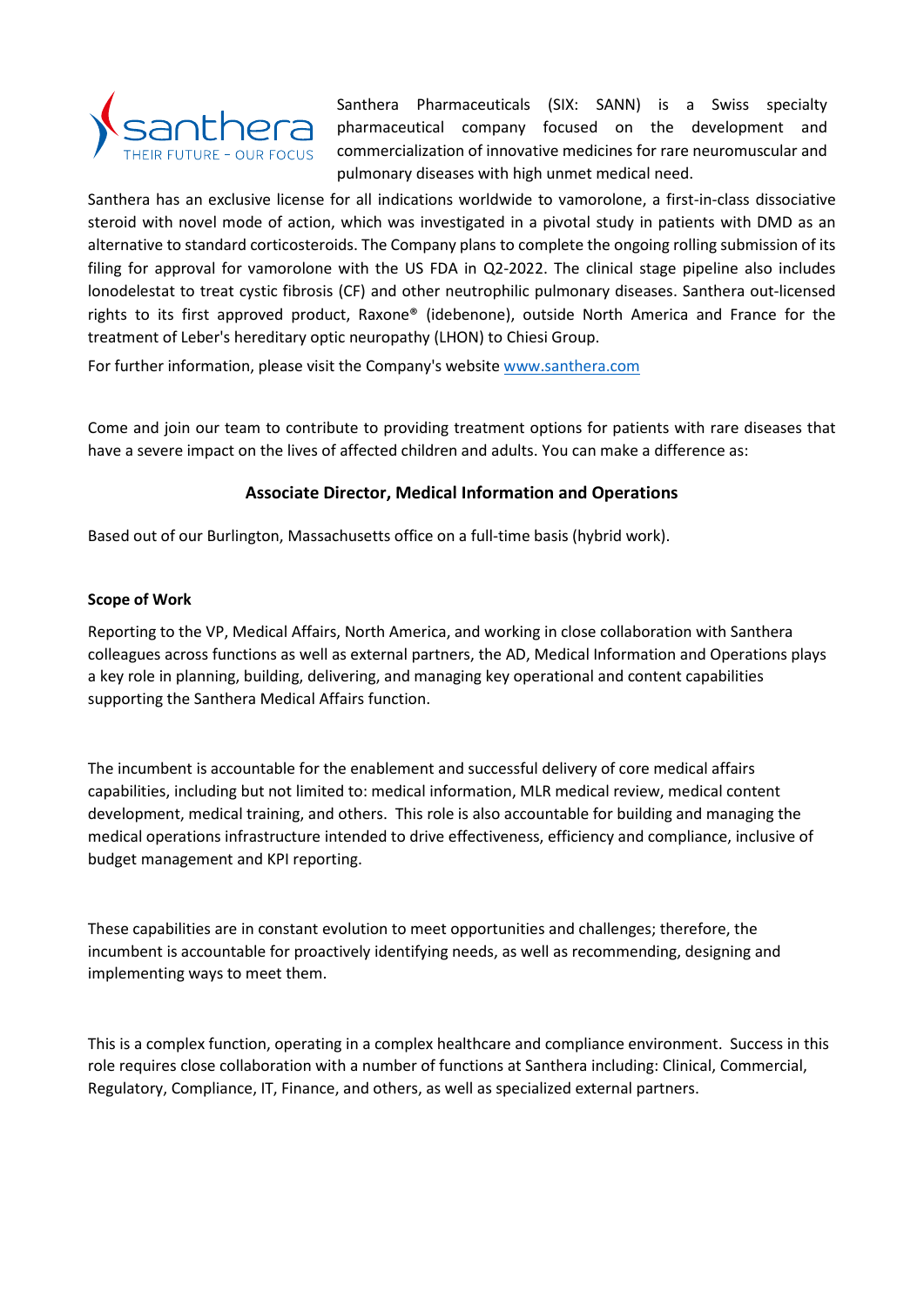#### **The core responsibilities are:**

- Working closely with the VP. Medical Affairs, ensure the Medical Affairs function operates effectively, efficiently and compliantly.
- Develop and maintain current the Santhera medical information strategy and plans, in alignment with global medical strategy.
- Develop and maintain medical content and materials to address unsolicited requests for medical information including standard response letters, customized responses, and frequently asked questions.
- Develop and maintain medical content for proactive and/or reactive delivery of medical content by the Medical Affairs team to relevant audiences, including KOLs and payors.
- Develop and maintain relevant content for presentation at Advisory meetings and other advice-seeking activities.
- Develop and maintain relevant medical content for presentation and/or display at congresses.
- Provide oversight for all activities related to the provision of accurate, scientifically sound, and timely responses to unsolicited inquiries from HCPs and other stakeholders.
- Oversee engagement with external medical information and communications vendor(s) and ensure operational excellence in their effort, e.g., call-center operations, reporting, training, as well as compliance monitoring and corrective actions when required.
- Manage tracking of medical plan execution, and identify course corrections and action plans/remediation strategies as identified.
- Lead and direct medical information presence at congresses in conjunction with other relevant medical and cross-functional roles.
- Manage budget and reconciliation or the medical affairs budget with Finance.
- Serve as principal medical reviewer for MLR, and coordinate any ancillary assistance, particularly in anticipation of heavy review volume and urgent review requests.
- Lead and evolve medical affairs training, ensuring both currency of content, and conversancy of all medical staff on current and emerging data.
- With medical affairs leadership, contribute to the development of materials for external dissemination and delivery, including slides, infographics and posters, and ensure incorporation of medical narratives and messaging in content.
- With VP medical affairs and function heads, identify and define operational solutions (e.g., Veeva) to enable smooth and fluid operations across medical affairs.
- Maintain a high level of expertise of current and emergent data relevant to Santhera science and product(s).
- Is fully accountable for compliance with all laws, regulations and policies that govern the conduct of Santhera activities. As a manager of others, including external partners, the incumbent is not only accountable for their own compliance, but also for the that of all individuals in their team. As such, leads the way and leads by example by demonstrating full knowledge and commitment to all applicable policies.
- Requires up to 15% travel within North America and 5% travel internationally.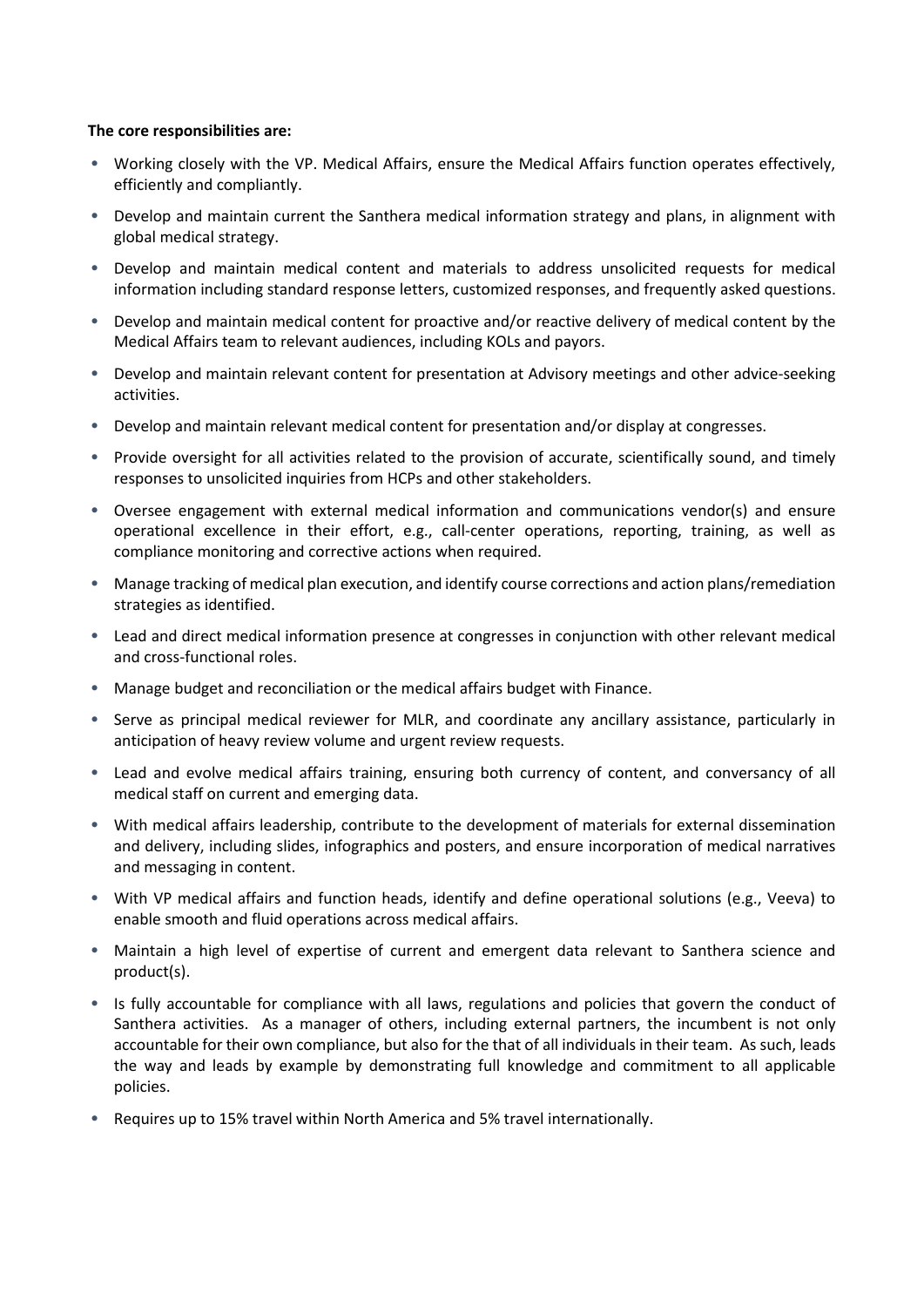#### **Required competencies:**

- Deep clinical knowledge and an ability to learn new science rapidly.
- Expertise and training in medical information/content development and delivery.
- Ability to communicate clinical and scientific information clearly and with conviction.
- Deep knowledge of the regulatory landscape for pharmaceutical products.
- Proven strong strategic and analytical abilities.
- Strong ability to manage external service providers.
- Comfort with and ability to input and track activities and relevant key performance indicators.
- Ability to creatively solve problems with an appropriate sense of urgency.
- Ability to take incomplete and ambiguous information to develop and execute strategies.
- Strong people and organizational skills, including ability to influence decisions.
- Excellent written and verbal English communication skills.
- Team player, collaborator, flexible and highly adaptive to change.
- Exceptional communication skills. Effective in front of all teams, including scientific audiences and executive leadership.
- A passion for serving patients and their unmet medical needs.

### **Required background and experience:**

- PharmD, PhD or equivalent required.
- 3+ years' experience in life sciences, including experience in relevant medical affairs activities consistent with job expectations.
- Experience in areas of rare diseases, neurology, pulmonology or other innovative and complex specialty conditions and therapies is strongly preferred.
- Experience in medical information, including significant authorship of standard response letters.
- Experience in participating in MLR processes.
- Experience in building and enhancing medical operations capabilities is desirable.
- Comfort and aptitude for driving and managing solutions involving information technologies.
- Experience with rare and ultra-rare diseases, especially in a launch setting is highly preferred.
- Highly skilled in influencing cross-functional teams, including interfacing with key internal and external stakeholders and with scientific and commercial teams.
- Demonstrated functional management skills.
- Demonstrated project management skills.

If you are attracted by this exciting opportunity and the prospects of joining a motivated international team operating on a global level, please send your CV and motivation letter mentioning the position "**AD Medical Information and Operations"** as the subject by email to: careersNAM@santhera.com.

Santhera Pharmaceuticals is committed to creating a diverse workforce and providing equal employment opportunities to all employees and applicants for employment without regard to race, color, religion, sex, sexual orientation, gender identity, gender expression, parental status, national origin, age, disability,